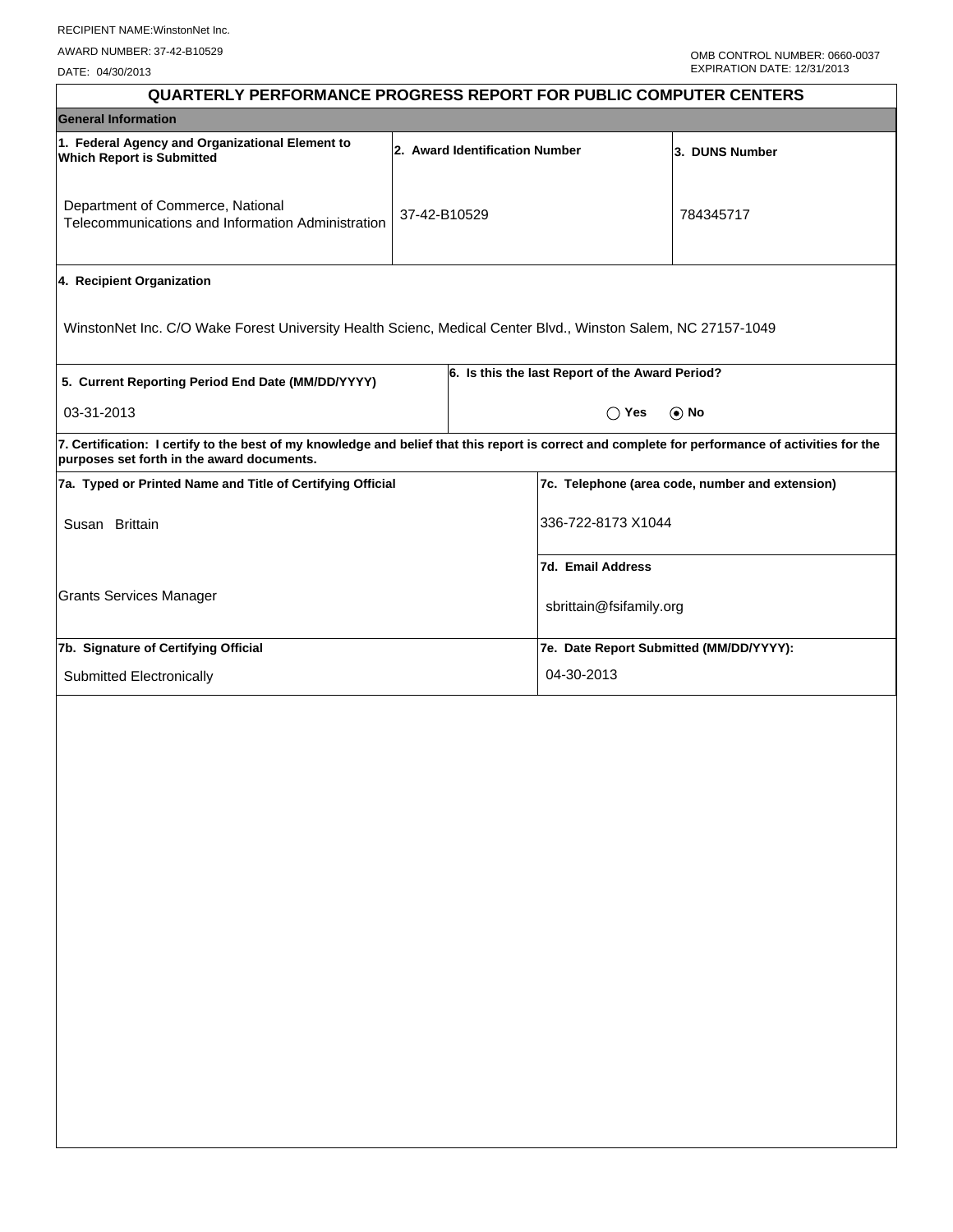AWARD NUMBER: 37-42-B10529

DATE: 04/30/2013

**Project Indicators (This Quarter)**

**1. Please describe significant project accomplishments completed during this quarter (600 words or less).**

WinstonNet continues to monitor the new and upgraded Public Computer Centers and to offer training in both English and Spanish at the Centers that request training.

**2. Please provide the percent complete for the following key milestones in your project. Write "0" in the Percent Complete column and "N/ A" in the Narrative column if your project does not include this activity. If you provided additional milestones in your baseline report, please insert them at the bottom of the table. Figures should be reported cumulatively from award inception to the end of the most recent reporting quarter. Please provide a narrative description if the percent complete is different from the target provided in your baseline plan (300 words or less).**

|       | <b>Milestone</b>                         | <b>Percent</b><br>Complete | Narrative (describe your reasons for any variance from the baseline<br>plan or any other relevant information) |
|-------|------------------------------------------|----------------------------|----------------------------------------------------------------------------------------------------------------|
|       | 2.a. Overall Project                     | 95                         |                                                                                                                |
| 2.b.  | <b>Equipment / Supply Purchases</b>      |                            | Progress reported in Question 4 below                                                                          |
|       | 2.c. Public Computer Centers Established |                            | Progress reported in Question 4 below                                                                          |
|       | 2.d. Public Computer Centers Improved    |                            | Progress reported in Question 4 below                                                                          |
| 2.e.  | <b>New Workstations Installed</b>        |                            | Progress reported in Question 4 below                                                                          |
| 2.f.  | <b>Existing Workstations Upgraded</b>    |                            | Progress reported in Question 4 below                                                                          |
|       | 2.g. Outreach Activities                 |                            | Progress reported in Question 4 below                                                                          |
|       | 2.h. Training Programs                   |                            | Progress reported in Question 4 below                                                                          |
| 2.i.l | Other (please specify):                  |                            | Progress reported in Question 4 below                                                                          |

**3. Please describe any challenges or issues faced during this past quarter in achieving planned progress against the project milestones listed above. In particular, please identify any areas or issues where technical assistance from the BTOP program may be useful (600 words or less).**

None

**4. Please provide actual total numbers to date or typical averages for the following key indicators, as specified in the question. Write "0" in the Total column and "N/A" in the Narrative column if your project does not include this activity. Unless otherwise indicated below, figures should be reported cumulatively from award inception to the end of the most recent reporting quarter. Please provide a narrative explanation if the total is different from the target provided in your baseline plan (300 words or less).** 

|                                                                          | Indicator                                                                                                                  |  | Total                                        | Narrative (describe your reasons for any variance from the baseline<br>plan or any other relevant information) |  |  |
|--------------------------------------------------------------------------|----------------------------------------------------------------------------------------------------------------------------|--|----------------------------------------------|----------------------------------------------------------------------------------------------------------------|--|--|
|                                                                          | 4.a. New workstations installed and available<br>to the public                                                             |  | 418                                          | No change.                                                                                                     |  |  |
|                                                                          | 4.b. Average users per week (NOT cumulative)                                                                               |  | 9.058                                        | No change.                                                                                                     |  |  |
|                                                                          | Number of PCCs with upgraded broadband<br>4.c.<br>connectivity                                                             |  | 33                                           | No change.                                                                                                     |  |  |
|                                                                          | 4.d. Number of PCCs with new broadband<br>wireless connectivity                                                            |  | 33                                           | No change.                                                                                                     |  |  |
|                                                                          | Number of additional hours per week<br>4.e. existing and new PCCs are open to the<br>public as a result of BTOP funds      |  | 337                                          | No change.                                                                                                     |  |  |
|                                                                          | 5. Training Programs. In the chart below, please describe the training programs provided at each of your BTOP-funded PCCs. |  |                                              |                                                                                                                |  |  |
| Length of Program (per hour<br><b>Name of Training Program</b><br>basis) |                                                                                                                            |  | <b>Number of Participants per</b><br>Program | <b>Number of Training Hours per</b><br>Program                                                                 |  |  |
| 2<br>Computer ABC's                                                      |                                                                                                                            |  | 42<br>84                                     |                                                                                                                |  |  |
| 2<br>Computer ABC's en Espanol                                           |                                                                                                                            |  | 94                                           | 188                                                                                                            |  |  |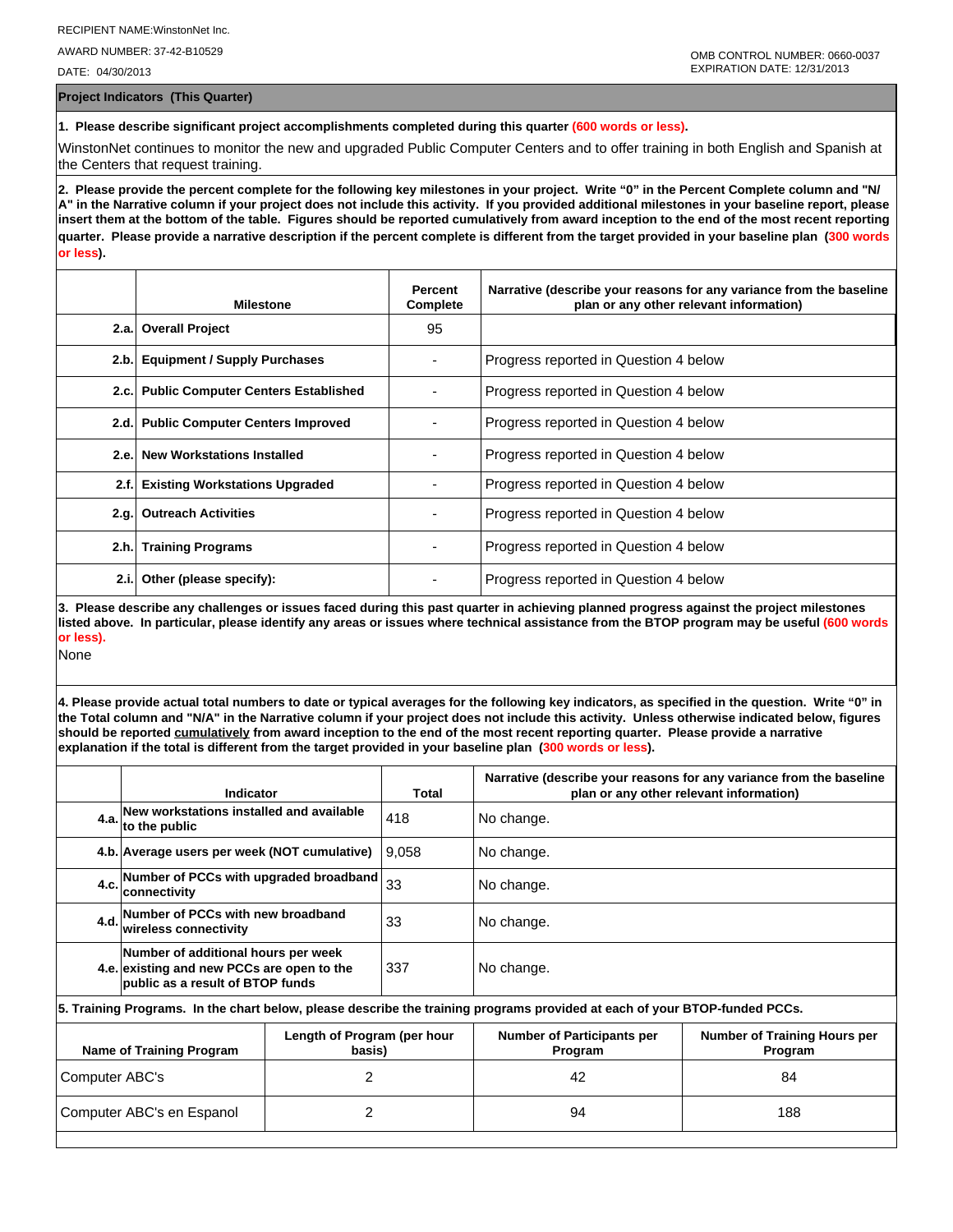RECIPIENT NAME:WinstonNet Inc.

AWARD NUMBER: 37-42-B10529 DATE: 04/30/2013

| Downloading E-Books and<br>Audio Books               | 1                         | 98                        | 98             |
|------------------------------------------------------|---------------------------|---------------------------|----------------|
| Drop In Job Seeker's Lab                             | $\overline{2}$            | 213                       | 426            |
| Excel                                                | $\overline{2}$            | 71                        | 142            |
| <b>Job Search Strategies</b>                         | $\mathbf{1}$              | 76                        | 76             |
| Keyboarding                                          | $\mathbf{1}$              | 62                        | 62             |
| Language Learning Lab                                | $\overline{c}$            | 52                        | 104            |
| One-on-One Help Sessions                             | $\mathbf{1}$              | $77\,$                    | 77             |
| Open Help Lab                                        | $\overline{c}$            | $\boldsymbol{9}$          | 18             |
| Quick Class: Cut, Copy, Paste                        | 1                         | $\ensuremath{\mathsf{3}}$ | $\mathbf{3}$   |
| Shepherd's Center Beginner                           | $\overline{c}$            | 17                        | 34             |
| Twitter                                              | $\mathbf{1}$              | $\overline{c}$            | $\overline{2}$ |
| Urban League Senior Basics                           | $\boldsymbol{2}$          | 82                        | 164            |
| WinstonNet Live.com Account<br><b>Basics</b>         | 1                         | 5                         | $\sqrt{5}$     |
| <b>Word Basics</b>                                   | $\overline{c}$            | 19                        | 38             |
| Downloading E-Books and<br>Audio Books               | $\overline{2}$            | 68                        | 136            |
| <b>E-Mail Basics</b>                                 | $\mathbf{1}$              | 14                        | 14             |
| Facebook                                             | $\boldsymbol{2}$          | $\mathfrak{S}$            | 6              |
| <b>Internet Basics</b>                               | $\mathbf{1}$              | 22                        | 22             |
| <b>Job Search Skills</b>                             | $\overline{c}$            | 41                        | 82             |
| Language Learning Lab                                | $\ensuremath{\mathsf{3}}$ | 172                       | 516            |
| LinkedIn                                             | $\overline{2}$            | $\mathbf{3}$              | $\,6\,$        |
| Open Help Lab                                        | $\mathbf{3}$              | 16                        | 48             |
| PowerPoint                                           | $\overline{2}$            | $\,8\,$                   | 16             |
| Online Radio                                         | $\mathbf{1}$              | $\sqrt{2}$                | $\overline{2}$ |
| Shepherd's Center Advanced<br><b>Computer Skills</b> | $\overline{c}$            | 8                         | 16             |
| Senior Help Lab                                      | $\overline{2}$            | 107                       | 214            |
| WinstonNet Live.com Account<br><b>Basics</b>         | $\overline{4}$            | $\overline{4}$            | 16             |
| Facebook                                             | $\mathbf{1}$              | $\sqrt{3}$                | $\mathbf{3}$   |
| Open Help Lab                                        | $\ensuremath{\mathsf{3}}$ | $\boldsymbol{9}$          | 27             |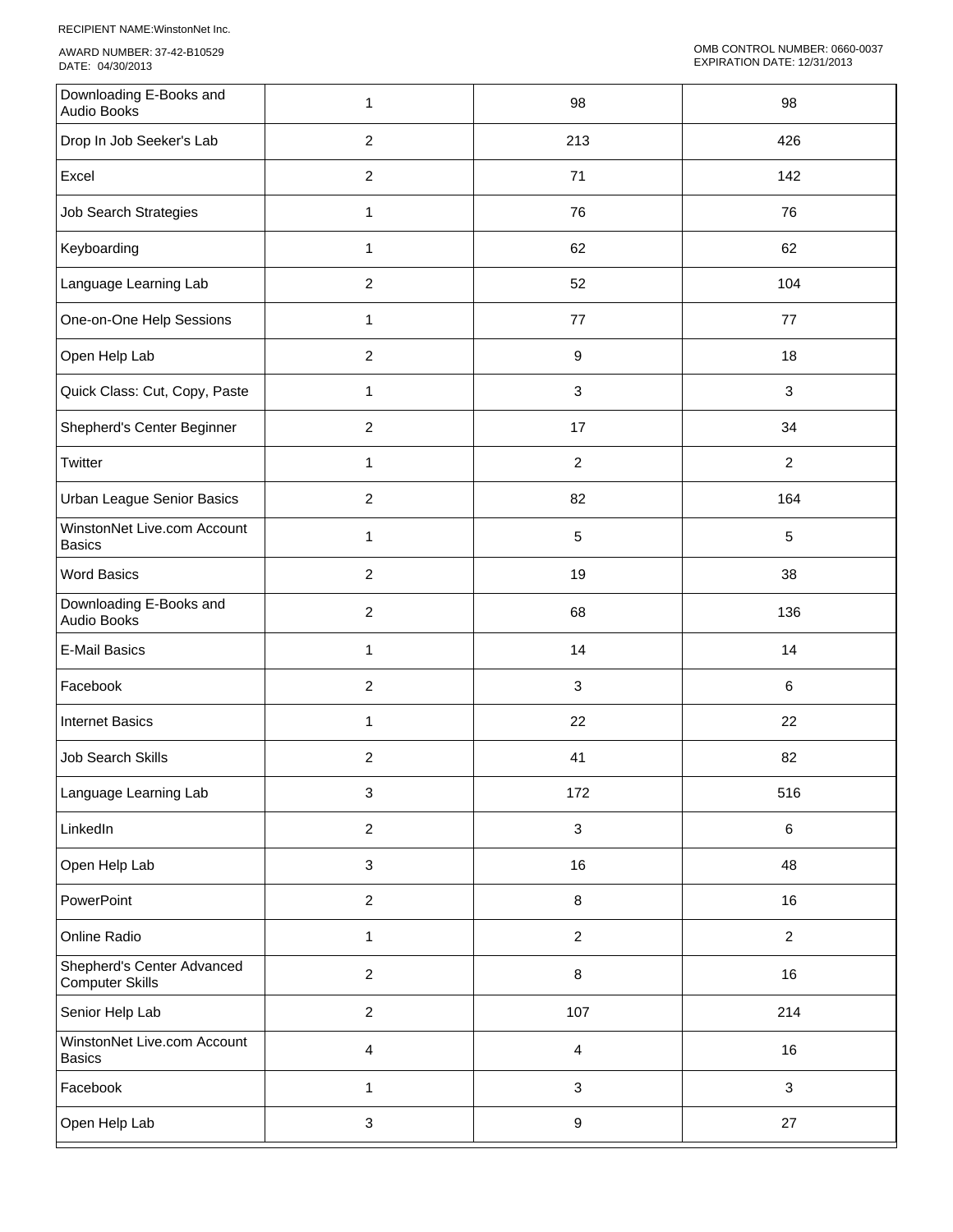RECIPIENT NAME:WinstonNet Inc.

AWARD NUMBER: 37-42-B10529 DATE: 04/30/2013

| Pinterest                                     |                      |                         |     |  |
|-----------------------------------------------|----------------------|-------------------------|-----|--|
| Publisher                                     |                      | 14                      | 14  |  |
| Urban League Senior Computer<br><b>Skills</b> |                      | 67                      | 134 |  |
| Intermediate Computer Skills                  |                      | 55                      | 110 |  |
|                                               | Add Training Program | Remove Training Program |     |  |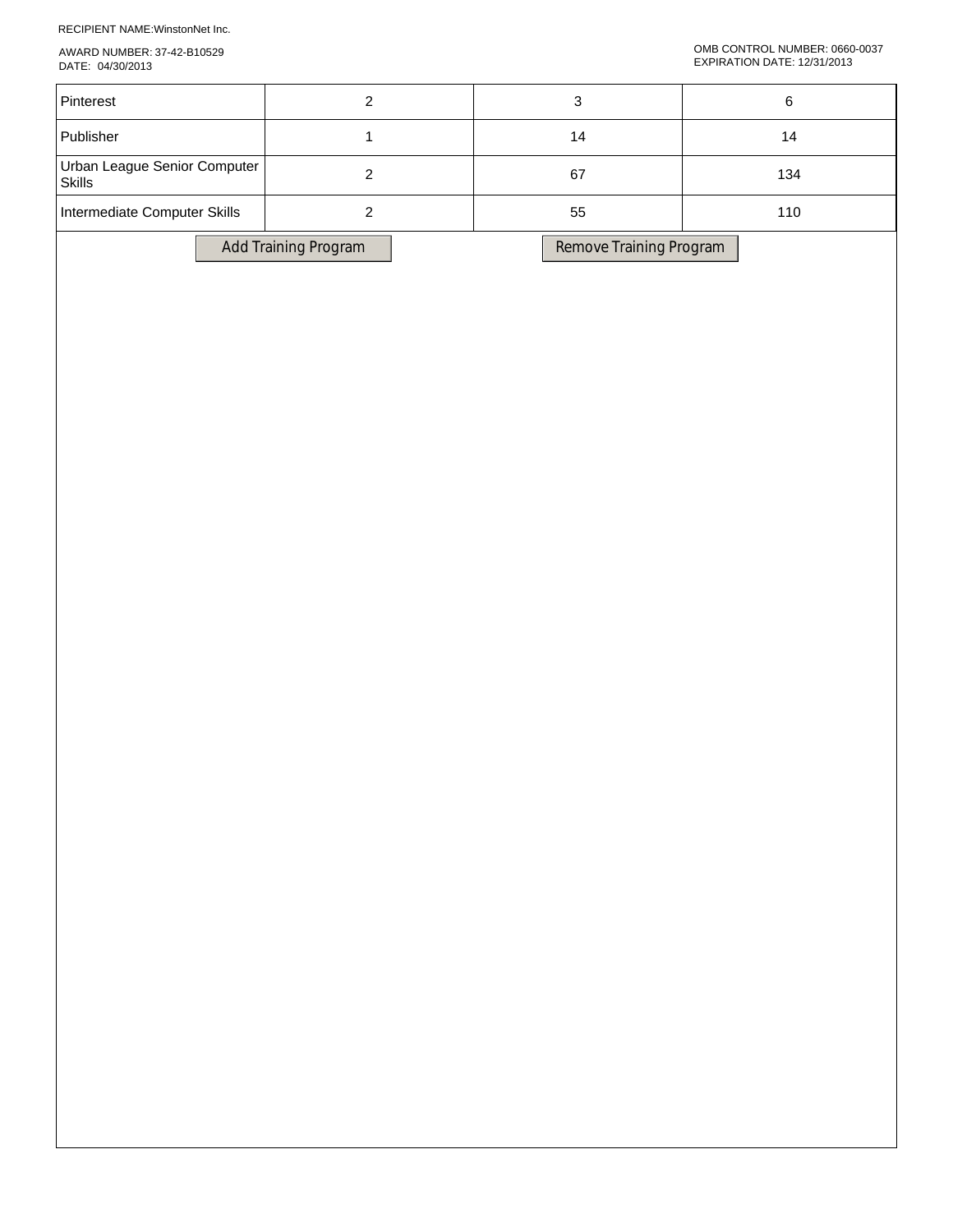AWARD NUMBER: 37-42-B10529 DATE: 04/30/2013

**Project Indicators (Next Quarter)**

**1. Please describe significant project accomplishments planned for completion during the next quarter (600 words or less).** WinstonNet will continue to offer classes in the labs through the Computer Training Bridge and Forsyth Technical Community College.

**2. Please provide the percent complete anticipated for the following key milestones in your project as of the end of the next quarter. Write "0" in the second column if your project does not include this activity. Figures should be reported cumulatively from award inception to the end of the next reporting quarter. Please provide a narrative description if the planned percent complete is different from the target provided in your baseline plan (300 words or less).**

|      | <b>Milestone</b>                         | <b>Planned</b><br>Percent<br>Complete | Narrative (describe reasons for any variance from baseline plan<br>or any relevant information) |
|------|------------------------------------------|---------------------------------------|-------------------------------------------------------------------------------------------------|
|      | 2.a. Overall Project                     | 100                                   |                                                                                                 |
| 2.b. | <b>Equipment / Supply Purchases</b>      |                                       | Milestone Data Not Required                                                                     |
|      | 2.c. Public Computer Centers Established |                                       | Milestone Data Not Required                                                                     |
|      | 2.d. Public Computer Centers Improved    |                                       | Milestone Data Not Required                                                                     |
| 2.e. | <b>New Workstations Installed</b>        |                                       | Milestone Data Not Required                                                                     |
| 2.f. | <b>Existing Workstations Upgraded</b>    |                                       | Milestone Data Not Required                                                                     |
| 2.g. | <b>Outreach Activities</b>               |                                       | Milestone Data Not Required                                                                     |
| 2.h. | <b>Training Programs</b>                 | ٠                                     | Milestone Data Not Required                                                                     |
| 2.i. | Other (please specify):                  |                                       | Milestone Data Not Required                                                                     |

**3. Please describe any challenges or issues anticipated during the next quarter that may impact planned progress against the project milestones listed above. In particular, please identify any areas or issues where technical assistance from the BTOP program may be useful (600 words or less).**

None